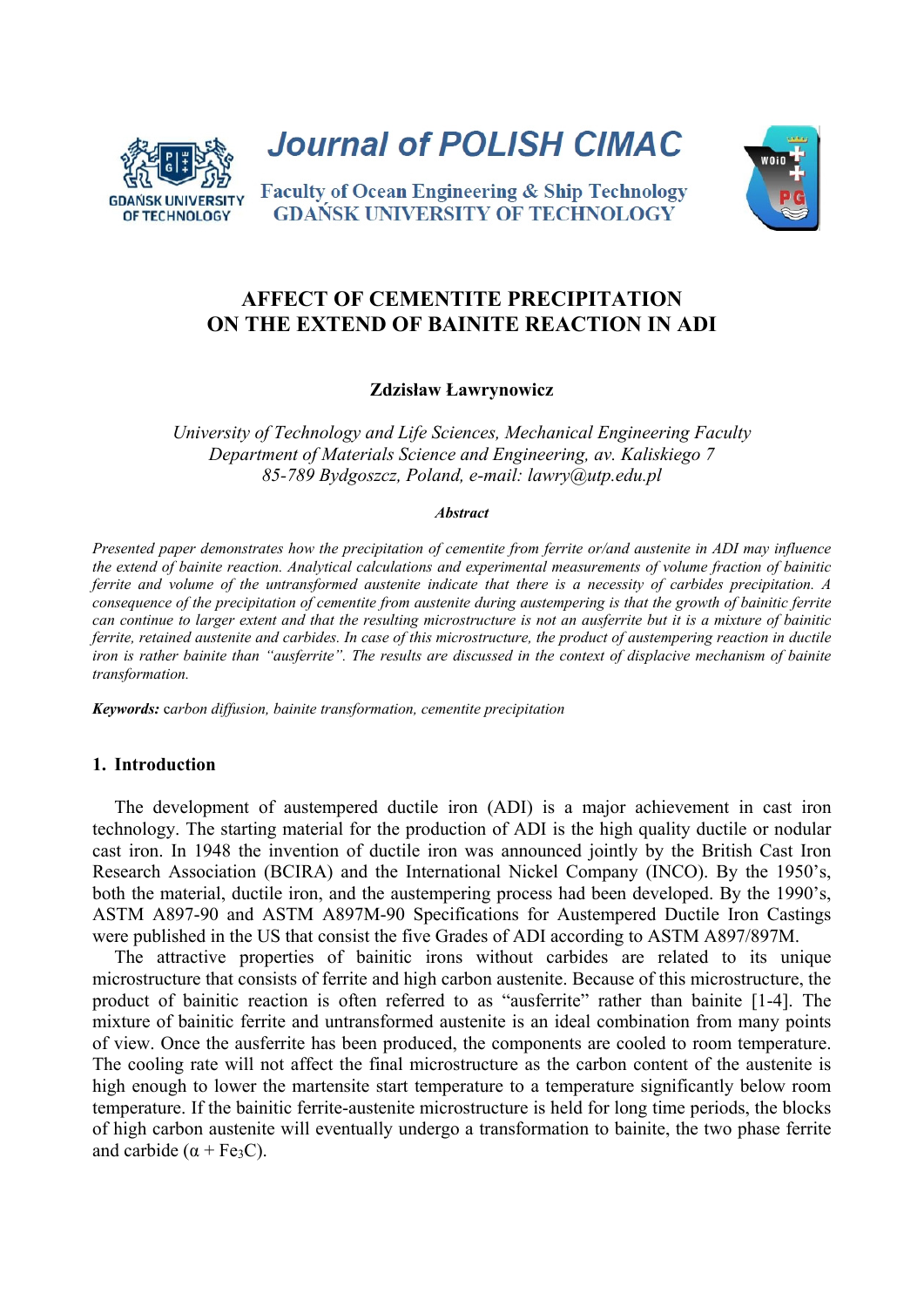The purpose of the present paper is to demonstrate how the precipitation of cementite from ferrite or/and austenite in ADI may influence the extent of bainite reaction.

#### **2. Material and methods**

The chemical composition of the experimental ductile iron is listed in Table 1. The concentration of alloying elements in the matrix is obtained from the chemical analysis. Ductile iron blocks were produced in a commercial foundry furnace. The melt was poured into a standard Y block sands molds (ASTM A-395), which ensured sound castings. Specimens austenitised at  $T_{\gamma}=950$  °C for 60 minutes were rapidly transferred to a salt bath at austempering temperatures 250,  $300, 350$  and  $400^{\circ}$ C, held for 15, 30, 60, 120 and 240 minutes and then water quenched to room temperature. The microstructure of the as-cast material matrix contains 40% ferrite and 60% pearlite, however graphite nodules in material is 11.5%.

*Tab. 1. Chemical composition of ductile cast iron ADI, wt-%* 

| $\overline{\phantom{a}}$ Si Mn |  |                                                                         |  |  |
|--------------------------------|--|-------------------------------------------------------------------------|--|--|
|                                |  | $\mid$ 3.21   2.57   0.28   0.06   0.01   0.024   0.036   0.098   0.015 |  |  |

The *X*-ray investigations were performed on the specimens heat treated after specific time of the isothermal bainite reaction at the given temperature. The total volume fraction of the retained austenite was measured from the integral intensity of the  $(111)\gamma$  and  $(011)\alpha$  peaks. The presence of high silicon content in ADI retards the formation of cementite in ferrite and austenite. Then, the measurements of carbon concentration in retained austenite were carried out by using *X*-ray diffraction. The carbon concentration was calculated from measured lattice parameter of the retained austenite. The  $2\theta$  values for austenite peaks were used to calculate the *d* spacing with Bragg's law and then the lattice parameters. The lattice parameter of austenite  $(a<sub>v</sub>)$  is related to the known relationship between the parameter and the carbon concentration [2,3]:

$$
a_{\gamma} \text{(nm)} = 0.3573 + 0.0033 \, x_{\gamma} \tag{1}
$$

where  $x\gamma$  is the carbon concentration in austenite, in weight %.

The matrix carbon concentration,  $x_{\gamma}^{m}$ , of the ductile iron was also determined experimentally with Dron 1.5 diffractometer using  $CoK_{\alpha}$  radiation on specimens austenitised at 950°C for 60 minutes and quenched to ambient temperature. It was found that after quenching from austenitising temperature 950°C the calculated carbon content in matrix is  $x_{\gamma}^{m}$ =1.044%C and measured carbon content is  $x_{\nu}^{m}=1.05\%$ C thus, the measured value was taken for further calculation.

#### **3. Results and discussion**

When the matrix of ADI only consist of ausferrite, thus:

$$
V_{\gamma} + V_{\alpha} = I \tag{2}
$$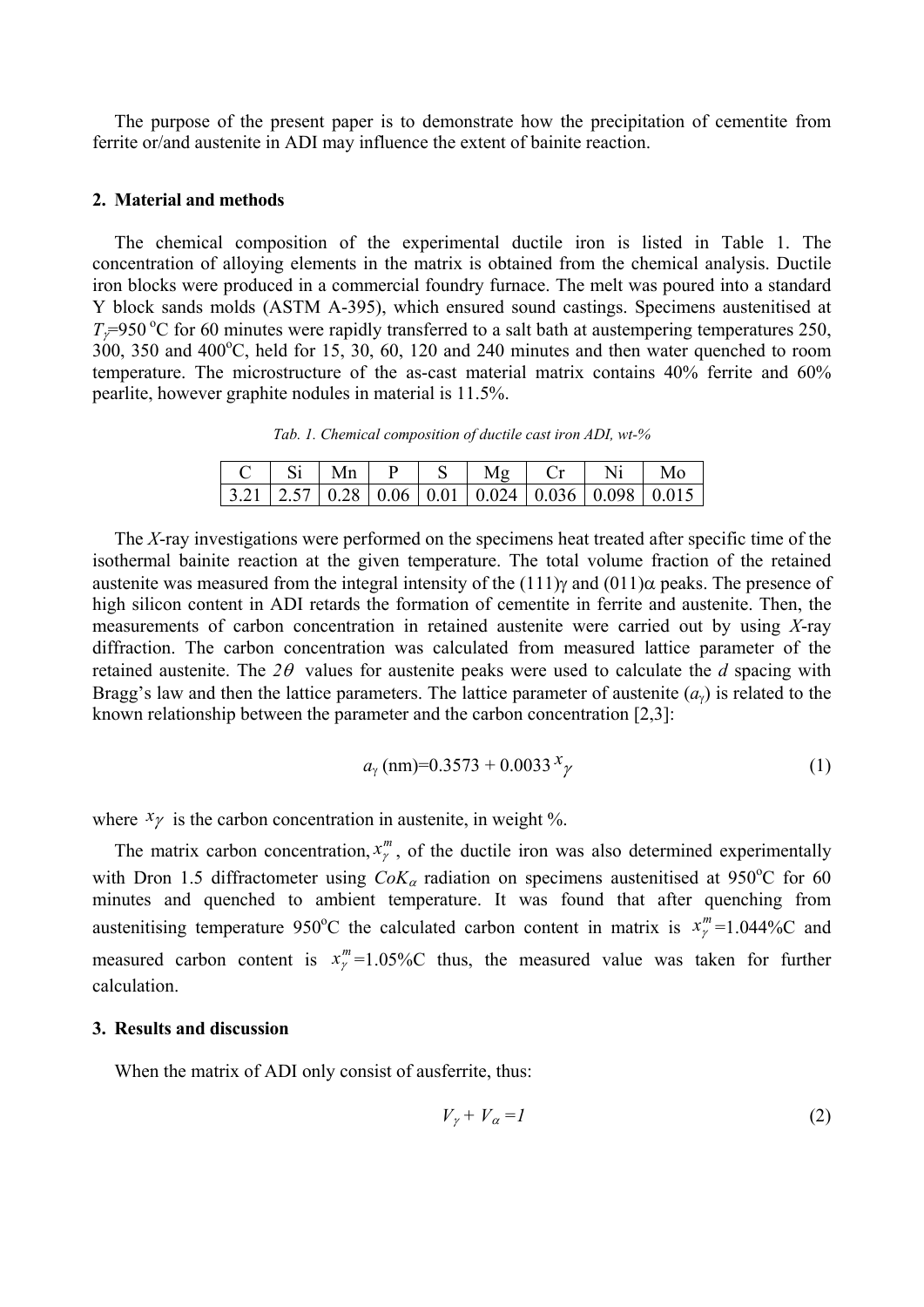and the permitted fraction of bainite  $(V_\alpha)$  can be determined from Lever rule applied to the  $T_0$ <sup>1</sup> curve, Fig. 1.



*Fig. 1. Application of the Lever-rule to the T<sub>0</sub> curve allows the estimation of the permitted fraction of bainite (V<sub>a</sub>) at any temperature (where for 950°C*  $\bar{x}$  =1.05 wt.% C  $x_{\alpha}$  = 0.03 wt.% C)

The maximum volume fraction of retained austenite  $(V<sub>\gamma</sub>)$  will then equal 1-  $V<sub>\alpha</sub>$ . In case of carbides precipitation the maximum volume fraction of bainitic ferrite  $(V_{\alpha})$  can be calculated using the following equation [4]:

$$
V_{\alpha} = \frac{x_{T_o} - \overline{x}}{x_{T_o} - x_{\alpha} - x_C} \tag{3}
$$

where  $V_{\alpha}$  is volume fraction of bainitic ferrite,  $\bar{x}$  is the average carbon concentration in the matrix of the alloy,  $x_{\alpha}$  is the paraequilibrium carbon concentration in the bainitic ferrite (0.03 wt. %),  $x_{To}$  is the carbon concentration of the austenite corresponding to the  $T_0$  curve,  $x_C$  is the amount of carbon, which is tied up as carbides (cementite). Thus, the maximum volume fraction of bainite taking into account cementite precipitation can be calculated using the relationship (3).

It is seen in Fig. 2 that precipitation of cementite leads to an increase of volume fraction of bainitic ferrite. Carbides locally reduce the carbon content of the parent austenite and increase the driving force for further ferrite growth.

The measured volume fraction of retained austenite, bainitic ferrite and carbon concentrations in residual austenite are shown in Tab. 2. Comparison of the calculated (Fig. 2) and measured (Tab. 2) fraction of bainite indicate that during bainite transformation in ADI must be intensive cementite precipitation.

Cementite can precipitate from supersaturated bainitic ferrite and also from austenite. The growth of bainite is probably diffusionless but any excess carbon in the supersaturated ferrite soon

-

<sup>1</sup> The  $T_0$  temperature can be defined [5-8] such that stress free austenite and ferrite of the same composition (with respect to both the interstitial and the substitutional alloying elements) are in metastable equilibrium. Thus any displacive transformation involving a full supersaturation of carbon (i.e. bainitic ferrite would then inherit the carbon content of the parent austenite) can occur only below the appropriate *T0* temperature. Strain energy would have effect of shifting curve to lower carbon concentration, *T0'* curve [9]. The *T0'* line accounts for 400 J/mol of stored energy in the bainite. If this energy is reduced by plastic deformation of the surrounding austenite then a higher volume fraction of bainite should be able to form.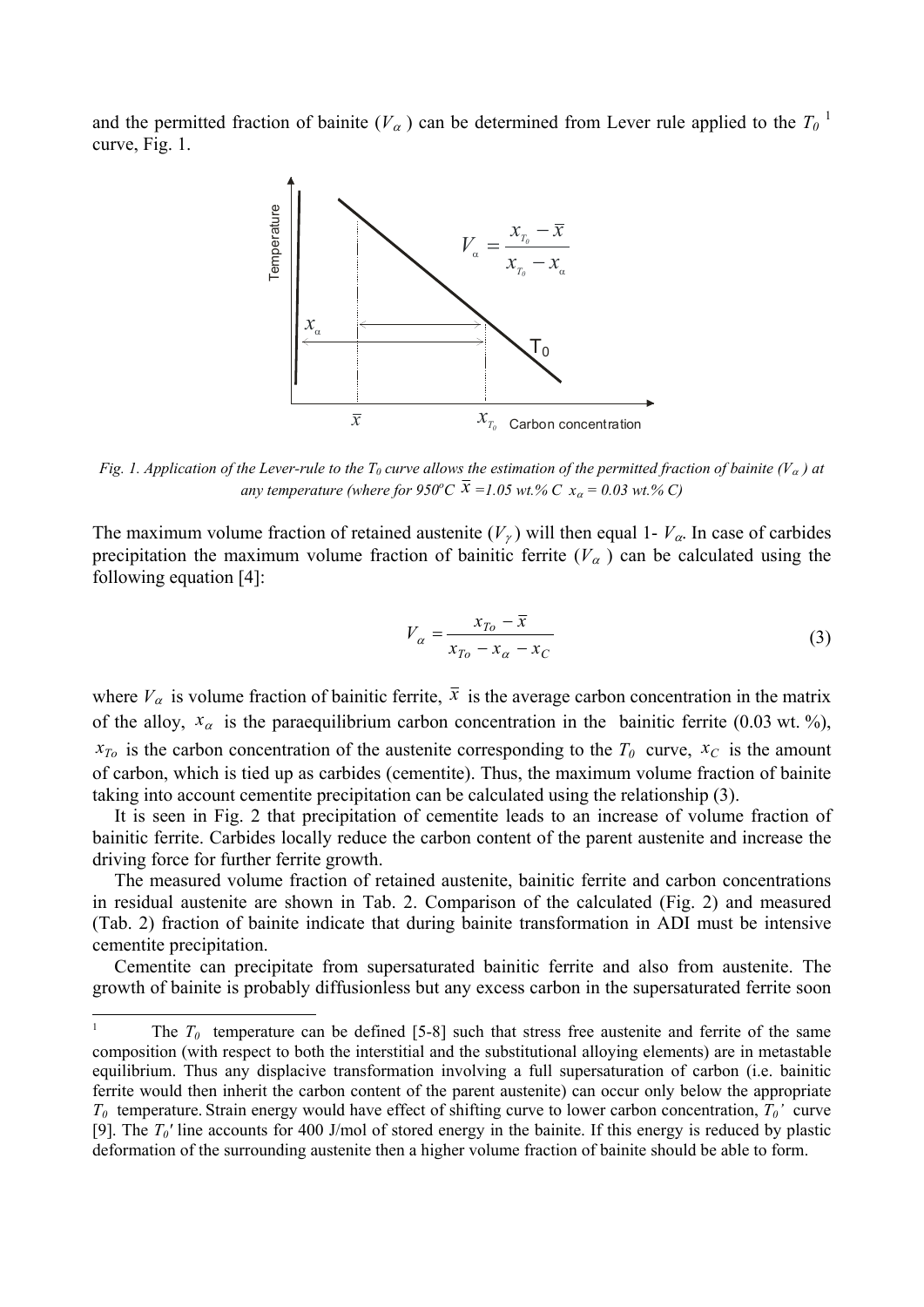afterwards partitions into the residual austenite or precipitates within bainitic ferrite in the form of carbides [7-10]. When the process of carbon partitioning into the residual austenite is rapid relative to that of carbide precipitation, the transformation product is called "upper bainite", whereas "lower bainite" is obtained when some of the carbon supersaturation is relieved by precipitation within the bainitic ferrite [8,9,11].



*Fig. 2. Calculated the maximum volume fraction of bainite in investigated ADI taking into account cementite precipitation in the range from 0% to 15 wt. % Fe3C* 

Austenite is supersaturated with respect to cementite precipitation when  $x_{\gamma} > x^{\gamma\theta}$ , where  $x^{\gamma\theta}$ denotes carbon concentration at the extrapolated *Acm* boundary. This means for the bainite reaction, that  $x_{T_0} > x^{\gamma\theta}$  since the growth of bainitic ferrite stops when  $x_{\gamma}$  reaches the value  $x_{T_0}$ given by the  $T_0$  curve of the phase diagram. A consequence of the precipitation of cementite from austenite is that its carbon concentration drops below  $x_{T_0}$ , so that the growth of bainitic ferrite can continue to an extent larger than would be otherwise possible (see Fig. 2).

The large discrepancies among calculated and measured volume fractions of bainite can be explained by intensive cementite precipitation during bainitic reaction. The thermodynamic restriction imposed by the  $T_0$  curve on the extent of bainite transformation can result in the formation of pools of retained austenite with a coarse, blocky morphology, Fig. 3.

> *Tab. 2. The measured volume fraction of retained austenite, bainitic ferrite and carbon concentrations in residual austenite*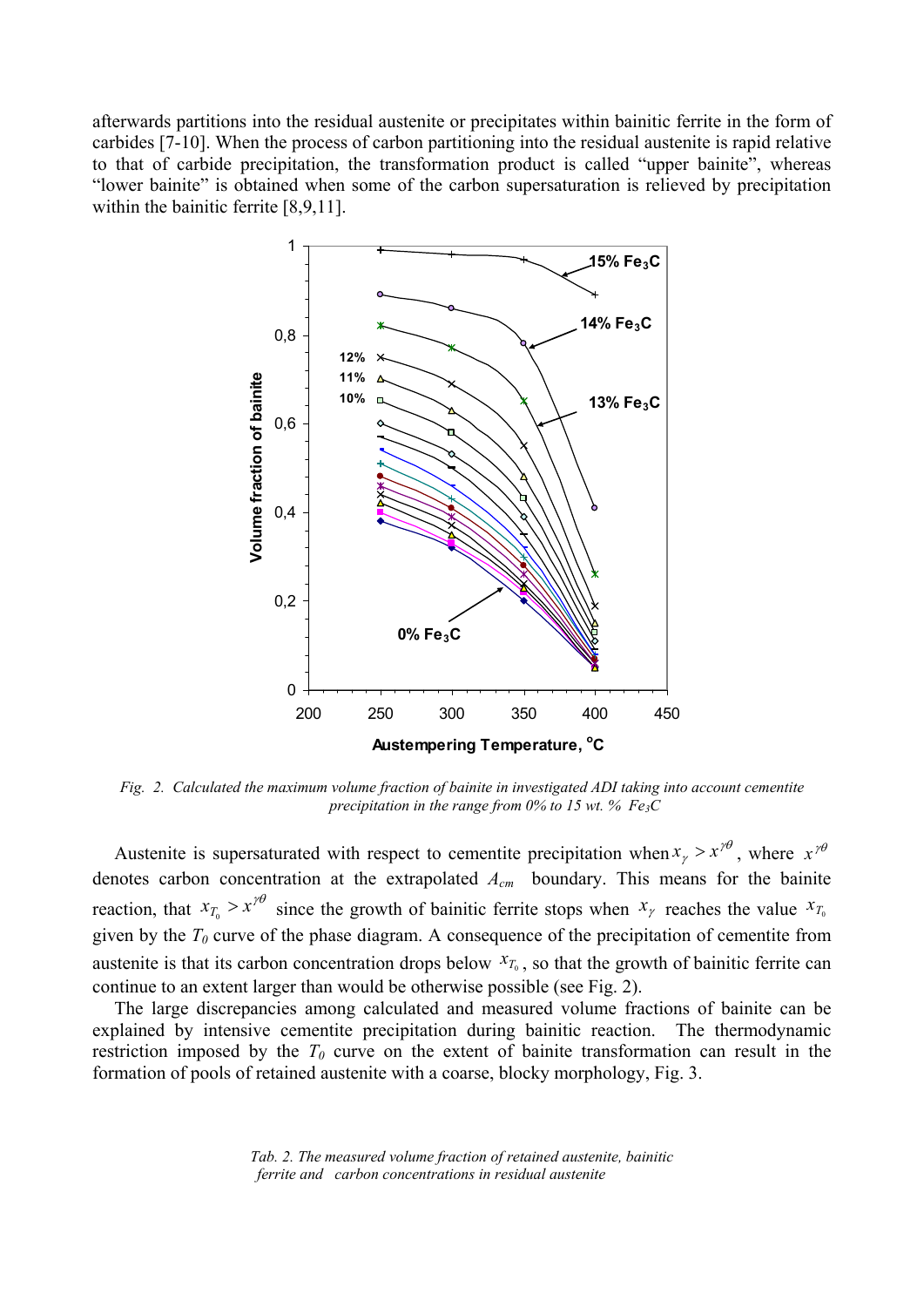| Austempering<br>conditions |       | Austenitisation temperature, 950°C |                    |                           |                |  |  |  |
|----------------------------|-------|------------------------------------|--------------------|---------------------------|----------------|--|--|--|
|                            | Time, | Measured volume                    |                    | Carbon concentrations     |                |  |  |  |
| $\rm ^{o}C$                | min.  |                                    | fractions of, $\%$ | of the residual austenite |                |  |  |  |
|                            |       |                                    |                    | $x_{\gamma}$ , wt.%       |                |  |  |  |
|                            |       | retained                           | bainitic           | $x_{\gamma}$ ,            | $x_{\gamma}$ , |  |  |  |
|                            |       | austenite                          | ferrite,           | calculated                | measured       |  |  |  |
|                            |       | $V_{\gamma}$                       | $V_{\alpha}$       |                           |                |  |  |  |
|                            | 15    | 43.6                               | 56.4               | 2.37                      | 1.42           |  |  |  |
|                            | 30    | 38.3                               | 61.7               | 2.69                      | 1.50           |  |  |  |
| 400                        | 60    | 45.1                               | 54.9               | 2.29                      | 1.54           |  |  |  |
|                            | 120   | 44.7                               | 55.3               | 2.32                      | 1.54           |  |  |  |
|                            | 240   | 31.3                               | 68.7               | 3.29                      | 1.54           |  |  |  |
|                            | 15    | 40.3                               | 59.7               | 2.56                      | 1.50           |  |  |  |
|                            | 30    | 38.1                               | 61.9               | 2.71                      | 1.50           |  |  |  |
| 350                        | 60    | 35.5                               | 64.5               | 2.90                      | 1.62           |  |  |  |
|                            | 120   | 36.3                               | 63.7               | 2.84                      | 1.58           |  |  |  |
|                            | 240   | 29.8                               | 70.2               | 3.45                      | 1.38           |  |  |  |
|                            | 15    | 38.3                               | 61.7               | 2.69                      | 1.25           |  |  |  |
|                            | 30    | 32.2                               | 67.8               | 3.19                      | 1.54           |  |  |  |
| 300                        | 60    | 31.8                               | 68.2               | 3.24                      | 1.50           |  |  |  |
|                            | 120   | 25.1                               | 74.9               | 4.09                      | 1.62           |  |  |  |
|                            | 240   | 18.3                               | 81.7               | 5.60                      | 1.62           |  |  |  |
|                            | 15    | 29.8                               | 70.2               | 3.45                      | 0.88           |  |  |  |
|                            | 30    | 29.8                               | 70.2               | 3.45                      | 1.02           |  |  |  |
| 250                        | 60    | 30.1                               | 69.9               | 3.42                      | 1.01           |  |  |  |
|                            | 120   | 24.2                               | 75.8               | 4.25                      | 1.25           |  |  |  |
|                            | 240   | 16.4                               | 83.6               | 6.25                      | 1.22           |  |  |  |



Fig. 3. Carbon replica taken from sample austenitised at 950 °C and austempered at 400 °C for 120 min. This replica *reveals the presence of carbides inside of bainite (arrowed) and shows large pools of blocky retained austenite*